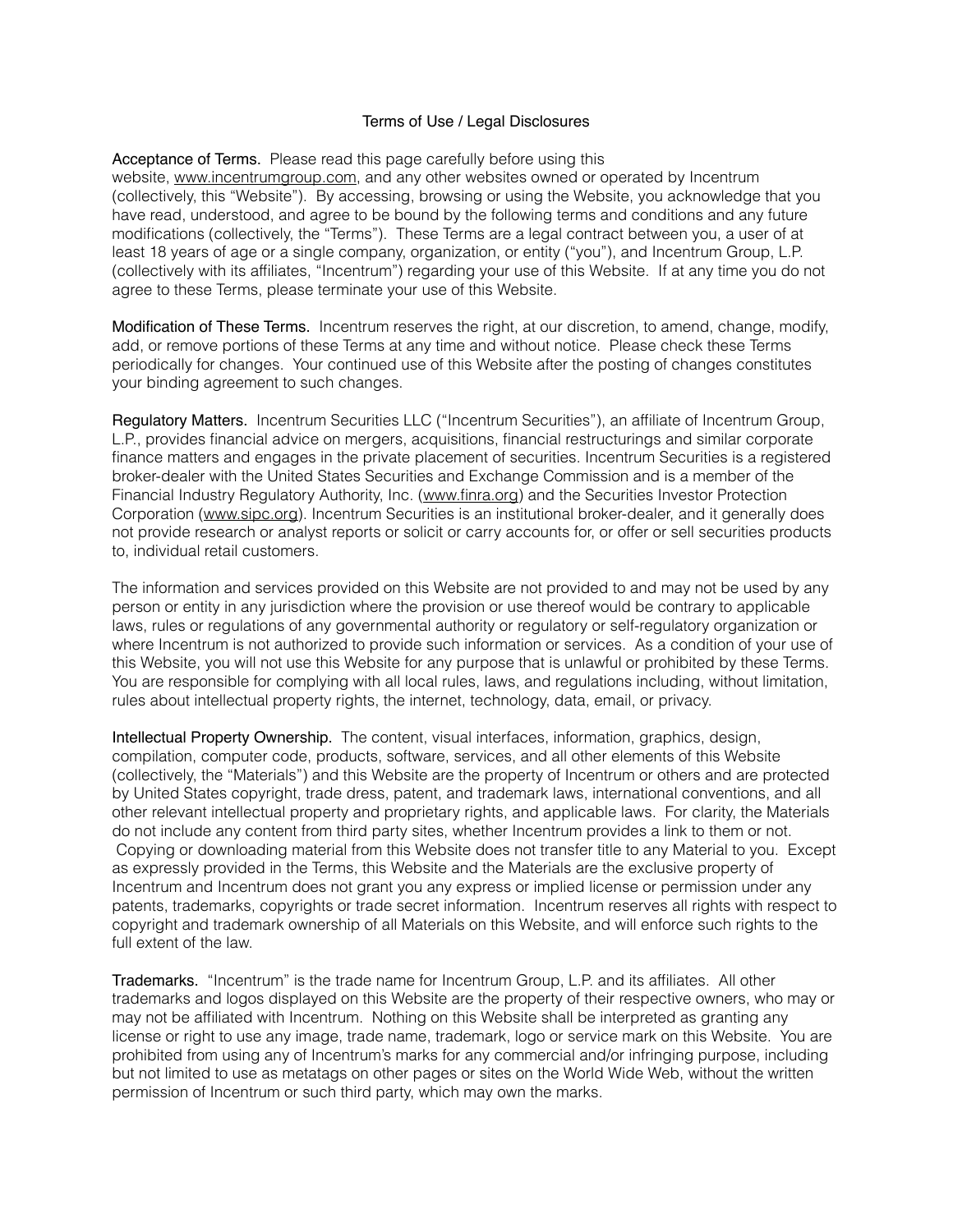Permitted Use. You may print, copy and download the Materials for your private, non-commercial use only. If you copy or download any Materials, you agree that you will not remove or obscure any copyright, trademark or other notices or legends contained in any such information.

Restrictions. This Website and the Materials is for your private and non-commercial use only. You may not modify, copy, distribute, transmit, display, perform, reproduce, publish, license, frame, modify, create derivative works from, transfer, or otherwise use in any other way for commercial or public purposes in whole or in part this Website or the Materials, without Incentrum's prior written approval.

You agree to access the Materials and this Website manually, by request, and not automatically, through the use of a "bot", spider, scraper or similar program, or by other means. You agree not to take any action, alone or with others, that would interfere with the operation of this Website, to alter this Website in any way, or to impede others' access to and freedom to enjoy and use this Website.

You agree to abide by all additional restrictions displayed on this Website from time to time. Any unauthorized use of this Website or the Materials is strictly prohibited.

Disclaimer of Warranties. The Materials are provided on an "as is" basis. Incentrum does not warrant the Materials provided herein or your use of this Website generally, either expressly or impliedly, for any particular purpose and expressly disclaims any implied warranties, including but not limited to, warranties of title, non-infringement, merchantability or fitness for a particular purpose. Incentrum will not be responsible for any loss or damage that could result from interception by third parties of any information or services made available to you via this Website. Although the information provided to you on this Website is obtained or compiled from sources Incentrum believes to be reliable, Incentrum cannot and does not guarantee the accuracy, validity, timeliness or completeness of any Material made available to you for any particular purpose. Incentrum disclaims any duty to update this Website.

None of Incentrum or any of its directors, officers, partners, members, employees, agents, affiliates, subsidiaries or third party vendors (collectively, the "Released Parties") will be liable or have any responsibility of any kind for any loss or damage that you incur in the event of any failure or interruption of this Website, or resulting from the act or omission of any other party involved in making this Website, the Materials, or from any other cause relating to your access to, inability to access, or use of this Website or the Materials, whether or not the circumstances giving rise to such cause may have been within the control of the Released Parties. In no event will the Released Parties be liable to you, whether in contract or tort, for any direct, special, indirect, consequential or incidental damages or any other damages of any kind even if the Released Parties have been advised of the possibility thereof. This limitation on liability includes, but is not limited to, the transmission of any viruses which may infect a user's equipment, failure of mechanical or electronic equipment or communication lines, telephone or other interconnect problems (e.g., you cannot access your internet service provider), unauthorized access, theft, operator errors, strikes or other labor problems or any force majeure.

Incentrum cannot and does not guarantee continuous, uninterrupted or secure access to this Website.

LIMITATIONS OF DAMAGES. NONE OF THE RELEASED PARTIES ARE LIABLE FOR ANY DIRECT, INDIRECT, SPECIAL, CONSEQUENTIAL LOSS, LIABILITY, COST, CLAIM, EXPENSE OR DAMAGES OF ANY KIND (INCLUDING, WITHOUT LIMITATION, ANY LOST PROFITS, BUSINESS INTERRUPTION, LOSS OF INFORMATION OR PROGRAMS OR OTHER DATA ON YOUR INFORMATION HANDLING SYSTEM) WHETHER IN CONTRACT OR IN TORT (INCLUDING NEGLIGENCE), THAT ARE RELATED TO THE ACCURACY, INACCURACY, USE OF, OR THE INABILITY TO USE, THE CONTENT, MATERIALS AND FUNCTIONS, OR IN CONNECTION WITH ANY FAILURE OF PERFORMANCE, ERROR, OMISSION, INTERRUPTION, DEFECT, DELAY IN OPERATION OR TRANSMISSION, COMPUTER VIRUS OR LINE OR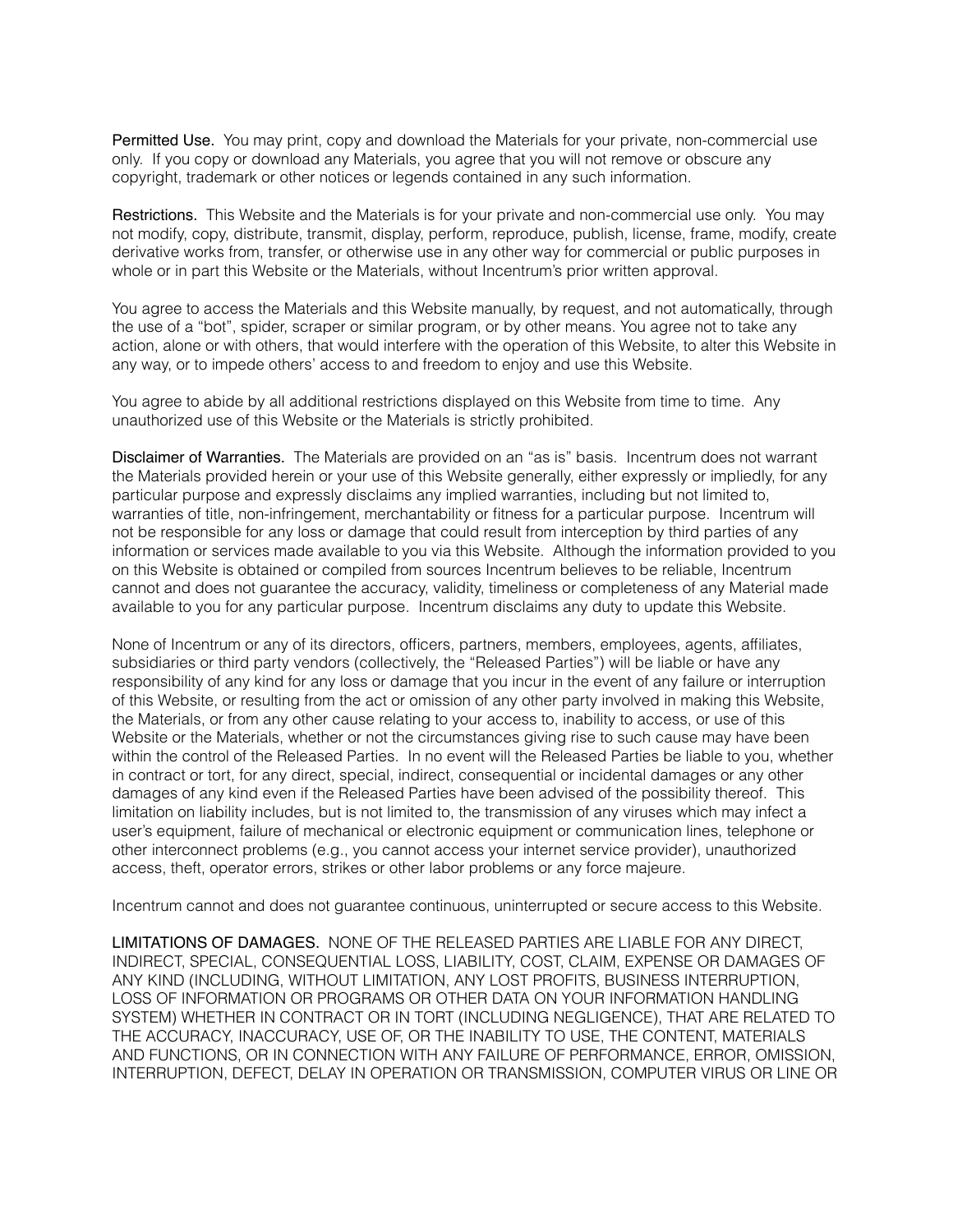SYSTEM FAILURE, OF THIS WEBSITE OR ANY LINKED WEBSITE, EVEN IF INCENTRUM IS EXPRESSLY ADVISED OF THE POSSIBILITY OF SUCH DAMAGES.

No Offers or Reliance. No Materials shall be used or considered as an offer to sell or a solicitation of any offer to buy the securities or services of Incentrum or any other issuer. Offers can only be made where lawful under, and in compliance with, applicable law.

Incentrum makes no representations that transactions, products or services discussed on this Website are available or appropriate for sale or use in all jurisdictions or by all investors. Those who access this Website do so at their own initiative and are responsible for compliance with local laws or regulations.

While Incentrum uses reasonable efforts to obtain information from reliable sources, Incentrum makes no representations or warranties as to the accuracy, reliability or completeness of any information or document at this Website obtained outside of Incentrum. Opinions and any other contents at this Website are subject to change without notice.

Incentrum is not utilizing this Website to provide investment or other advice, and no information or material at this Website is to be deemed a recommendation to buy or sell any securities or is to be relied upon for the purpose of making or communicating investment or other decisions. Any transactions listed on this Website are included as representative transactions and are not necessarily reflective of overall performance. Nothing contained on this Website constitutes financial, legal, tax or other advice.

Third-Party Sites. As a convenience to you, Incentrum may provide on this Website links to websites operated by other persons or entities. If you use these sites, you will leave this Website. Incentrum makes no warranty or representation regarding, and does not endorse, any linked websites or the information appearing thereon or any of the opinions, ideas, products or services described thereon. Links on this Website do not imply that any linked website is authorized to use any of Incentrum's trademarks, trade names, logos or copyright symbols. In addition, these third party websites may be governed by differing privacy policy and security practices, so it is important that you read the policies of those websites before sharing your personal information. Users shall comply with request(s) of Incentrum or any of the third party providers to protect their respective rights in the information and services available on this Website.

External Links to This Website. Incentrum shall have no liability for third party content or websites linking to or framing this Website. All links to this Website must be approved in writing by Incentrum. Incentrum reserves the right to revoke any such consent to link at any time.

Information Provided By You. Do not send any confidential or proprietary information to Incentrum via this Website. No information or materials that you provide to Incentrum via this Website will be considered or treated as confidential or proprietary. Anything transmitted to this Website by you becomes Incentrum's property and may be used by Incentrum for any lawful purpose. You agree not to use this Website to distribute, email or post any advertising, promotion or solicitation without Incentrum's prior approval. You agree not to use this Website to upload, display or distribute any materials that are defamatory, threatening, obscene, harassing, or otherwise unlawful, or that incorporate the copyrighted, confidential or proprietary material of any other person or entity.

Changes. Incentrum reserves the right, at its sole discretion, to grant or revoke authority to use this Website or to change, add, suspend or remove the information, products or services described in this Website or the Materials at any time without prior notice to you and without any liability to you.

Incentrum may also impose limits on certain features and services or restrict your access to parts or all of this Website without notice or liability. Incentrum may terminate the authorization, rights and license given above and, upon such termination, you shall immediately cease using and destroy all Materials.